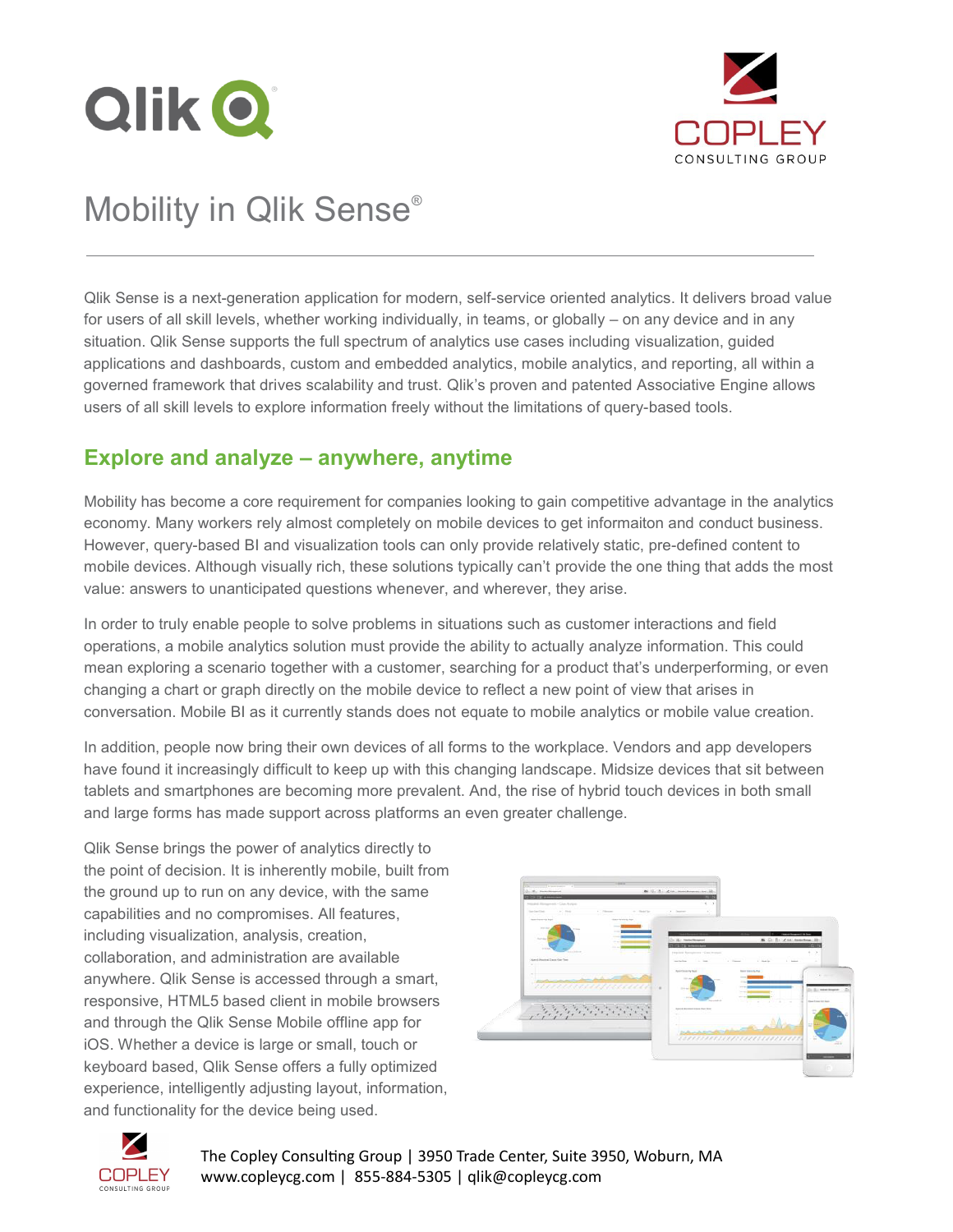#### **The Associative Difference™**

Qlik's associative technology frees users and organizations from the limitations of query based tools. People can easily bring together all their data and explore it using simple searches and selections, without restrictions or boundaries. After each click, the patented Qlik Associative Engine instantly recalculates all analytics to the current context and highlights relationships in the data using easy-to-understand color cues: green (selected), white (associated), and gray (unrelated). Users benefit from this speed-of-thought feedback every time they ask a question, allowing them to gain insights, take next steps, and follow their unique ideas to discovery.

| Q Product              | Q. Country            | Q Region      | Q. Customer           |
|------------------------|-----------------------|---------------|-----------------------|
| <b>Bib-Shorts</b>      | Canada<br>٠           | Europe        | YourFuture            |
| <b>Rike Racks</b>      | France                | North America | ySecret               |
| <b>Bike Stands</b>     | Germany               | <b>APAC</b>   | Zentrum für Interakti |
| Bottles and Capes      | <b>United Kinodom</b> |               | Zephur                |
| <b>Rottom Rrackets</b> | <b>United States</b>  |               | Zero Assumption Rec   |
| Brakes                 | Australia             |               | Zero G                |

Relational databases and SQL queries were designed in the 1980's for transactional systems, not modern analytics. Unlike these query-based tools, Qlik's associative engine does not leave data behind or limit users to predefined questions or hierarchies. It was built to provide highly scalable dynamic calculation and association for large numbers of users on massive data volumes. This unique and patented engine technology is Qlik's primary advantage, with over 20 years of innovation and investment.

## **Unrestricted mobile analysis**

Qlik Sense does not restrict exploration and analysis on mobile devices in any way. This is critical to driving value, as mobile environments are unpredictable and users need to pivot their thinking for new questions that arise in the field. All aspects of Qlik Sense's interactive discovery experience can be utilized on a mobile device, including associative exploration, search, visualization, and collaboration.

#### **Associative exploration and search**

Mobile exploration in Qlik Sense is unmatched. Users can freely ask questions using simple interactions, without boundaries or restrictions. Qlik's associative engine instantly responds to the user, recalculating all analytics to the new context and highlighting associations in the data. Smart Search is also available, allowing users to search across the entire app and all their data using keywords, to uncover the right analytics and insights. This empowers people to get instant answers and uncover blind spots that would have been overlooked in query-based tools.

### **Creation anywhere**

Because the full capabilities of Qlik Sense are available anywhere, users can not only analyze information but can also edit and create visualizations directly on mobile devices. Qlik Sense offers a serverside creation environment featuring touch based drag and drop capabilities and access to shared resources in libraries. Users can build new visualizations on tablet and hybrid devices with all the power of the Qlik engine at their disposal. This frees people to not only analyze and explore existing visuals, but to test new ideas in mobile environments.

#### **Responsive design**

Qlik Sense automatically and intelligently optimizes the entire user experience for the device being used. It offers smart visualizations arranged on an adaptive grid, that adjust to the form factor that is displaying them. This includes not only re-sizing charts, but also rescaling the level of data detail and optimizing the visual representations themselves. With responsive design, users have the freedom to work in and across all environments without constraint, always getting the best experience. And, content creators no longer have to worry about making sure things work on the variety of devices that might want to access them, apps can be built anywhere and consumed anywhere.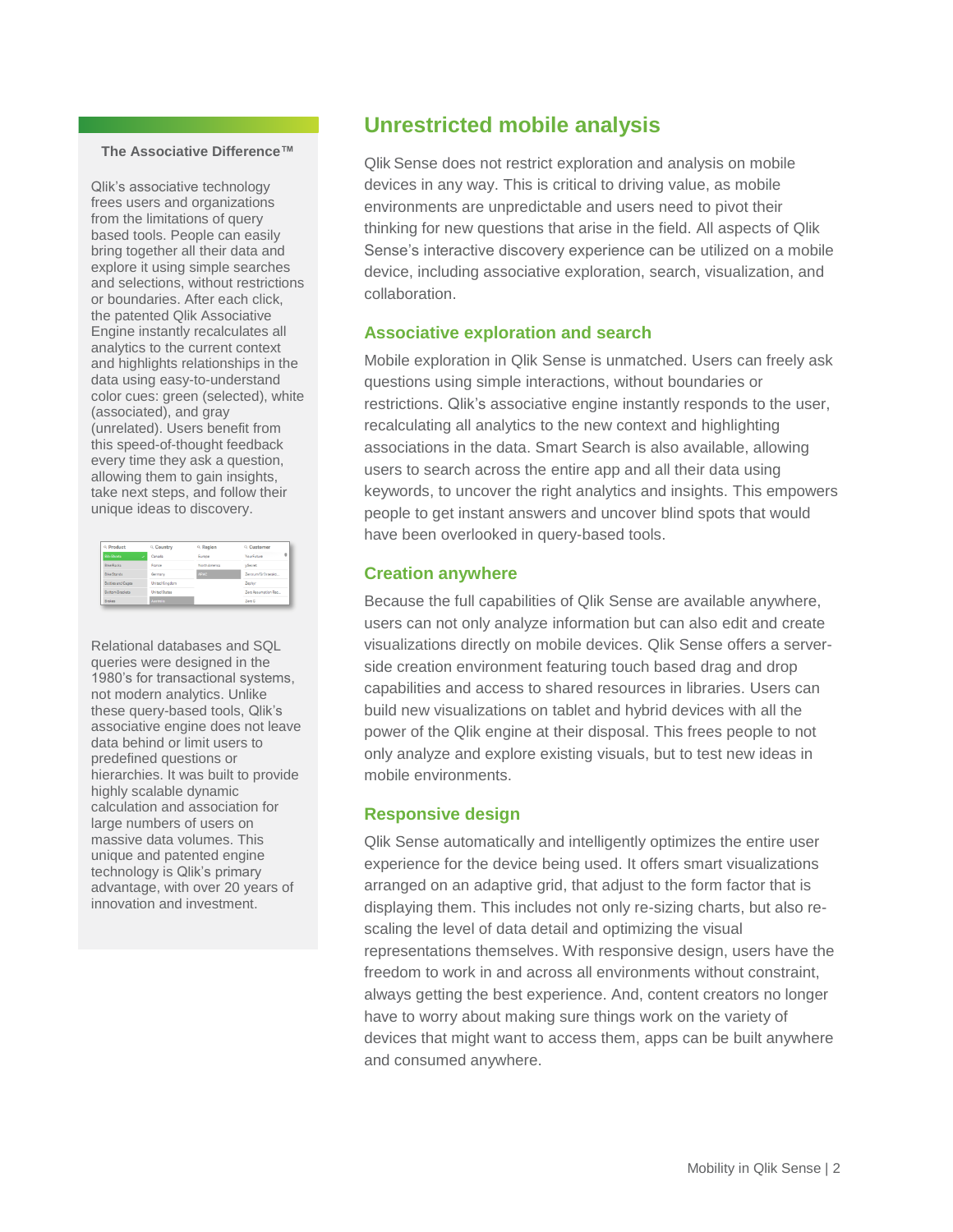#### **Gesture-based touch UI**

Qlik Sense features an intuitive, gesture-based touch user interface and interaction model. Qlik Sense was built from the ground up for touch, in addition to mouse and keyboard interaction. There are no limits to what you can do with touch or how the experience performs. Qlik Sense supports advanced gestures — including tap, hold-tap, swipe, pinch, and lasso. The entire user experience is optimized for touch interaction, including navigation and selection gestures in objects, tiles, menus, and more.



## **Qlik Sense Mobile for iOS – Online or offline**



#### **Mobile at the core**

Qlik Sense Mobile is a native app for iOS that allows people to harness the power of Qlik Sense analytics both online and offline. Qlik Sense Mobile features the powerful Qlik Associative Engine running locally on the device, allowing people to take advantage of the full interactivity of Qlik Sense when no server connection is available. Through Qlik Sense Mobile, users can connect to Qlik Sense environments, leverage the power of the server when online, and download apps for offline use. Qlik Sense Mobile is currently available on the Apple app store, and supports deployment and configuration through popular EMM (Enterprise Mobility Management) frameworks.

Qlik Sense Mobile delivers the core Qlik Sense HTML5 user interface wrapped in a native mobile hub. This ensures that people get the same experience and capabilities on any device, without having to compromise. All native mobile features of Qlik Sense are inherited by the app, including responsive design and gesture based touch interactions. And because it's the same application, enhancements to the core analytics capabilities made in the product will be automatically available on mobile.

#### **The same power, online and offline**

With Qlik Sense Mobile, the Qlik Associative Engine now runs locally on iOS. As mobile devices have evolved to support processing and memory requirements for modern analytics, the Qlik Engine has been adapted to run on different chipsets and operating systems. This key technology breakthrough means that users get fully interactive, associative capabilities even when no connection is available. Users can simply connect to Qlik Sense environments, download apps and data, and interactively explore them when offline. This brings the power of analytics to even more situations, where reliable connectivity is not an option.

## **A secure, governed framework**

Qlik Sense offers robust, enterprise-class security and governance for data, applications, and users. A rulesbased security model allows organizations to customize roles and access, and dynamic data reduction ensures users only access and download the data that they are entitled to. And Qlik Sense supports deployment and configuration through popular EMM (Enterprise Mobility Management) platforms such as AirWatch, MobileIron, and Blackberry, using the browser and the Qlik Sense Mobile app.